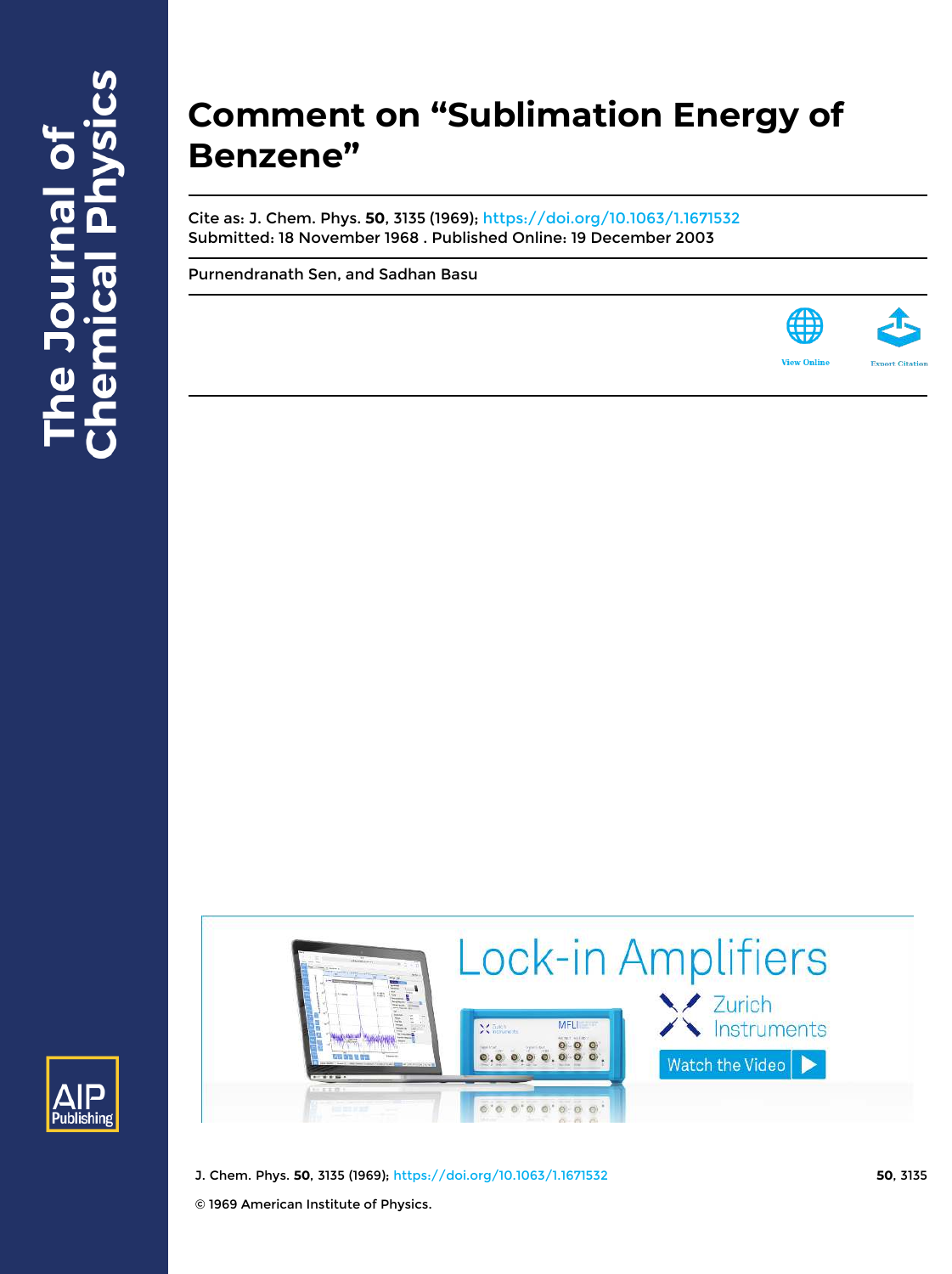(2) This last result disagrees even more strongly with experiment and indicates that the  $\sigma$ -electron contribution must be considerable. This will be the case even if Sen and Basu's statement that "the quadrupole moments of C-C and C-H sigma bonds are extremely small" is correct, since the C-H bond dipole moments must make a substantial contribution to the molecular quadrupole moment.

The expectation values relevant to a calculation of the benzene quadrupole moment, using all the valence electrons, have been calculated<sup>3</sup> on the basis of wavefunctions expressed as linear combinations of Slatertype atomic orbitals. Using these results, we obtain the following values for the bond moments:  $\Theta(C-C)_{\sigma} =$  $4.86 \times 10^{-26}$  esu;  $\theta$ (C-H)<sub>g</sub> = 3.23 $\times 10^{-26}$  esu (relative to an origin at the center of gravity of the electron cloud, i.e., 0.0782 Å from the carbon atom);  $\Theta(\pi)$  =  $-14.63\times10^{-26}$  esu;  $\mu$ (C-H) =  $-2.30\times10^{-18}$  esu. The contributions from the nuclear charges are included in each case, and it is to be noted that the  $\sigma$ -bond quadrupole moments are of considerable magnitude. Combining these results leads to a calculated molecular quadrupole moment of  $-8.8\times10^{-26}$  esu, which is of the same order of magnitude as the experimental result.<sup>5</sup> Better agreement would not be expected unless a very sophisticated wavefunction were used, the quadrupole moment being a small difference between two large numbers  $[\Theta$ (electronic) = 164.1 esu;  $\Theta$ (nuclear) =  $-172.9$  esu $\bar{1}$ .

We conclude, therefore, that Sen and Basu's method of estimating the quadrupole moment is an extreme approximation which results in an estimated electrostatic contribution to the lattice energy which is nearly 2 orders of magnitude greater than that based on the experimental quadrupole moment.2 Their conclusions on the importance of the quadrupole-quadrupole interaction are therefore unacceptable, and the agreement obtained with the experimental latent heat of sublimation is fortuitous.

Two comparatively minor (and probably typographic) errors in Sen and Basu's paper mav be noted. Equation (1) for the free-electron wavefunction should read<sup>6</sup> :

$$
\psi_{l=0\pm 1} = N[(K)^{1/2}\bar{z}] \exp(-K\bar{z}^2/2) [C)^{1/2} \rho]^{n}
$$
  
 
$$
\times \exp(-C\rho^2/2) \exp(i l\phi),
$$

and the expression for  $\Theta_{zz}$  should be:

$$
\Theta_{zz} = 3e[(3/K) - (1/C)] - (e/C)\sum_{k=0,\pm 1} \eta
$$

(because  $\eta$  is a function of *I*) with a corresponding expression for  $\Theta_{xx}$ .

<sup>1</sup>P. Sen and S. Basu, J. Chem. Phys. 48,4075 (1968).

- .2 D. Craig, P. A. Dobosh, R. Mason, and D. P. Santry, Discussions Faraday Soc. 40, 110 (1965).
	- <sup>3</sup>K. Bannerjee and L. Salem, Mol. Phys. 11,495, (1966).
- A. I. M. Rae and R. Mason, Proc. Roy. Soc. (London) A304 487 (1968). '
- <sup>5</sup> R. M. Hill and W. V. Smith, Phys. Rev. **82,** 451 (1951)*.* 6 P. Sen and S. Basu, J. Chim. Phys. 64, 901 (1967).

## Comment on "Sublimation Energy of Benzene"

PuRNENDRANATH SEN AND SADHAN BASU *Department of Chemistry, University College of Science, Calcutta-9, India*  (Received 18 November 1968)

Using free-electron molecular orbital, Sen and Basu calculated the pi-quadrupole moment of benzene and arrived at the conclusion that the electrostatic interaction between pi-quadrupole moments is strong enough to account for the sublimation energy of benzene. Since Sen and Basu considered the exact agreement between theoretical and experimental sublimation energy to be purely accidental, it is evident that they did not consider the electrostatic force to be operative alone in benzene crystal. Rae and Mason calculated the quadrupole moment of benzene arising from the distribution of C-H dipoles and found it to be quite large. Consequently, in this model the electrostatic interaction is large in benzene crystal. Since De Boer in 1936 theoretically calculated the sublimation energy of benzene for the first time, various workers have calculated this quantity using different physical models. It is amazing that in all such calculations the agreement between calculated and experimental values has been quite good. Probably the last word about this problem has not yet been said.

Errata

## Erratum: Electron Spin Relaxation in Solvated Manganese (II) Ion Solutions

[J. Chem. Phys. 44, 890 (1966)]

B. B. GARRETT AND L. O. MORGAN

*Department of Chemistry, University of Texas, Austin, Texas* 

An algebraic error in Eq. (6) where a factor of 2 was omitted from the first term on the right, and a physicall